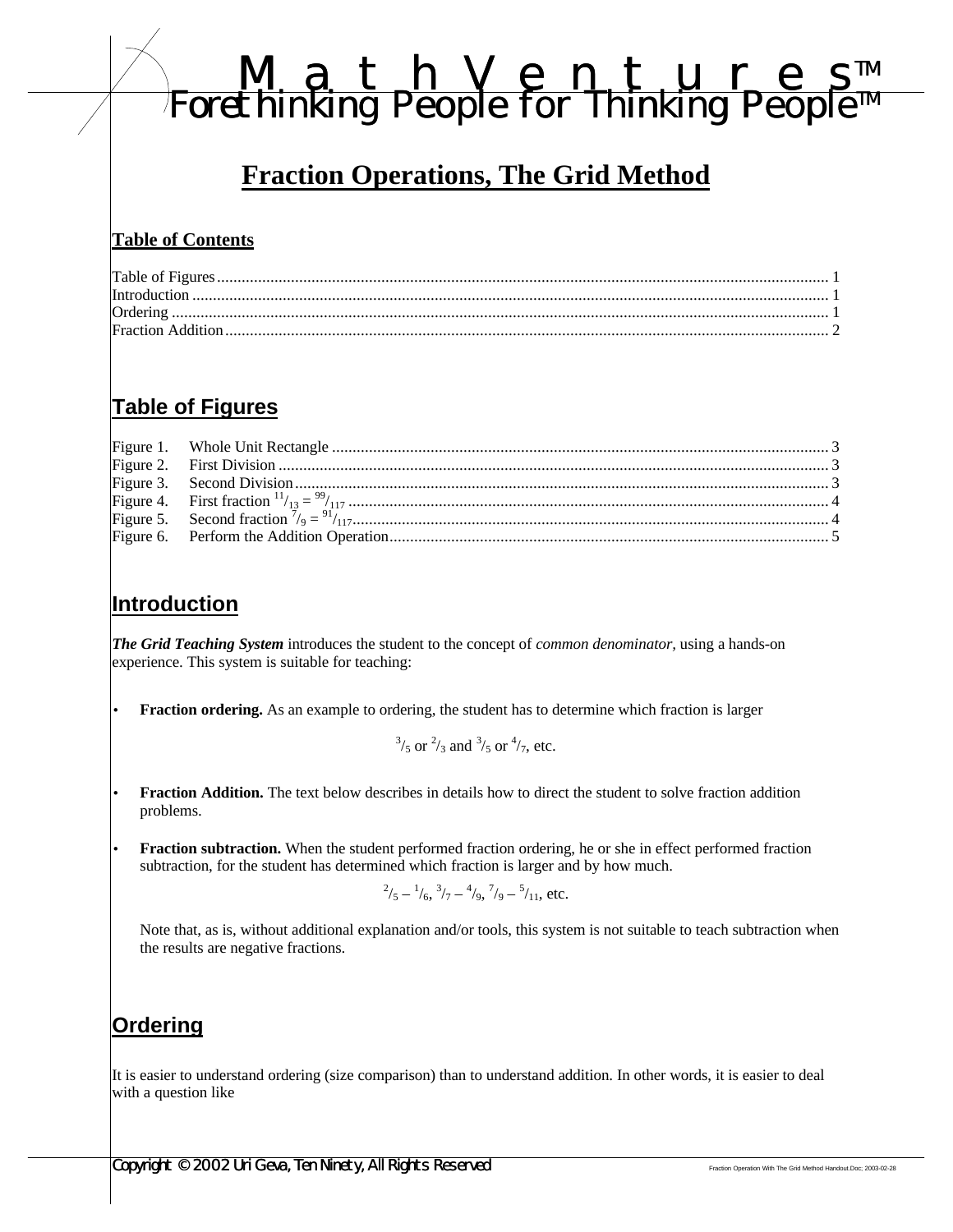*1. Which number is larger 1/2 or 2/3?*

Then the question

*2. What do you get when you add 1/2 to 2/3?*

To answer question (a) you only need to compare two fraction of the same whole. To answer question (b) you have to possess the understanding of the concept of common denominator that is required for the operation. While the Grid Teaching System does not require any understanding of abstract concepts, such as common denominator, it requires only two steps to perform a size comparison and three steps to perform an addition.

So, what I suggest is to proceed gradually.

- 1. Introduce the kids to using graph paper as a tool to create fractions. To that end, in the first lesson they can learn only making a whole and then cutting it to different fractions along the grid line.
- 2. Instruct the kids to take the different fractions of the same whole and determine which is larger.
- 3. Instruct the kids to count the squares in the various fractions (of the same whole). Lead them to the realization that the more squares in a fraction the larger it is.

This process introduces them to the concept of common denominator without mentioning this abstract concept. Only after this lesson they can proceed to learn fraction addition.

### **Fraction Addition**

Using a grid it is possible to teach fraction addition of all fractions such as:

$$
\frac{1}{2} + \frac{3}{4}, \frac{2}{3} + \frac{5}{6}, \frac{7}{9} + \frac{5}{11}, \frac{9}{7} + \frac{23}{18}, \text{ etc.}
$$

The grid system for teaching fraction addition is a hands-on learning process, like some existing methods, such as the Montessori system of 12 pies (from a whole pie to, two halves all the way to 12 twelfths). However, unlike the existing methods, the gird method is not limited to a small set of fractions and does not require a specific set of tools.

All that is required is several sheets of grid paper, a pair of scissors and a pencil. If you have two color pencils of different colors the learning can be simpler. Finally, any straight edge tool, such as a ruler, is also helpful but not necessary.

Below is a step-by-step description of the system, using, for illustration, the following fraction-addition exercise:

 $^{7}/_9+^{11}/_{13}$ 

#### **1. Draw three 9 x 13 rectangles on the grid paper.**

**Explanation.** Create a rectangle having sides equal to each of the two denominators (families).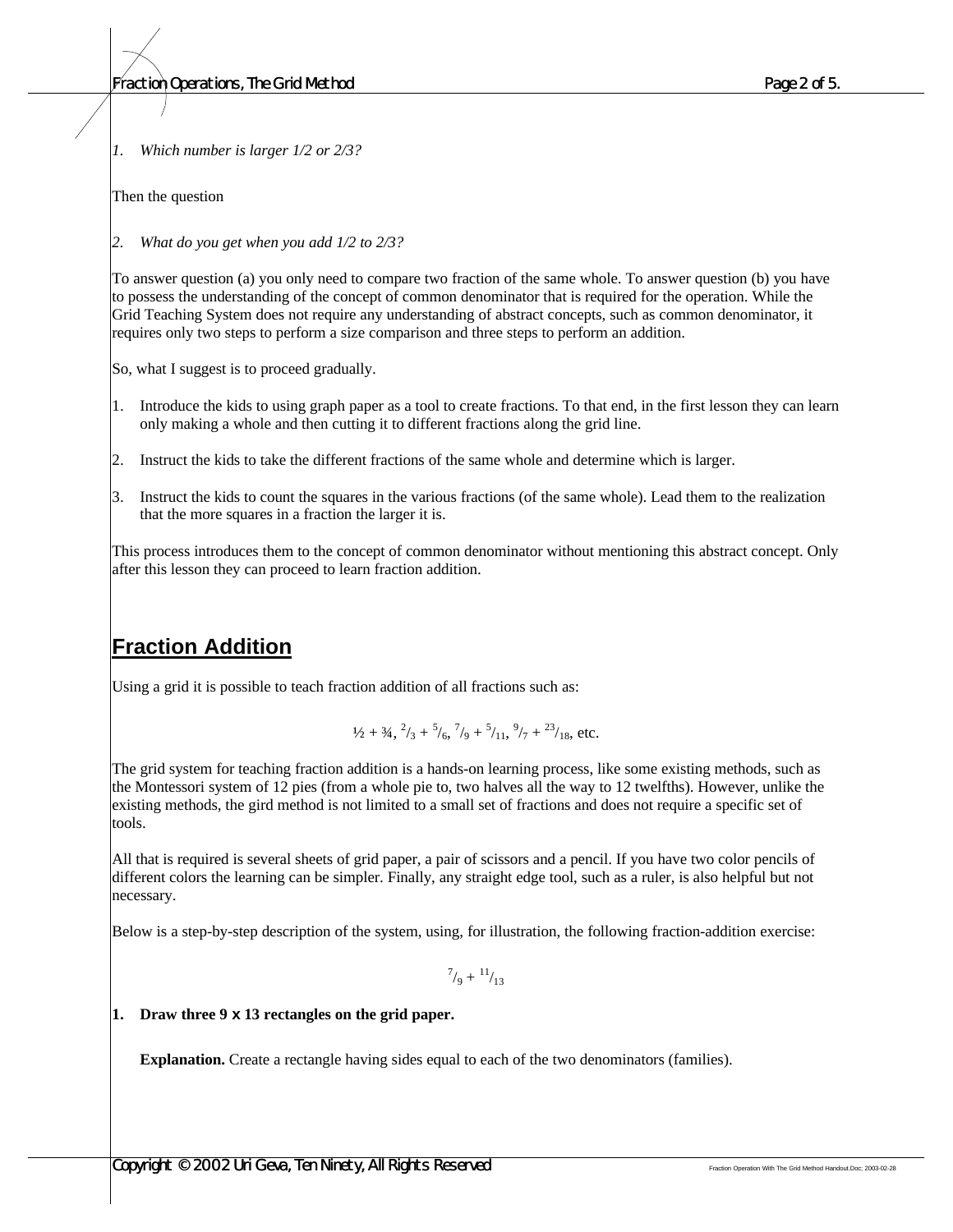*Fraction Operations, The Grid Method Page 3 of 5.*

1.1. Mark one rectangle: "Whole Unit".



**Figure 1. Whole Unit Rectangle**

1.2. Using one color, draw parallel lines over the grid lines that are 9-square long, dividing the second grid into 13 equal parts. This grid shows that one whole unit is equal to  $13/13$ .



1.3. Using a different color, draw parallel lines over the grid lines that are 13-square long, dividing the last grid into 9 equal parts. This grid shows that one whole unit is equal to  $\frac{9}{9}$ .



**Figure 3. Second Division**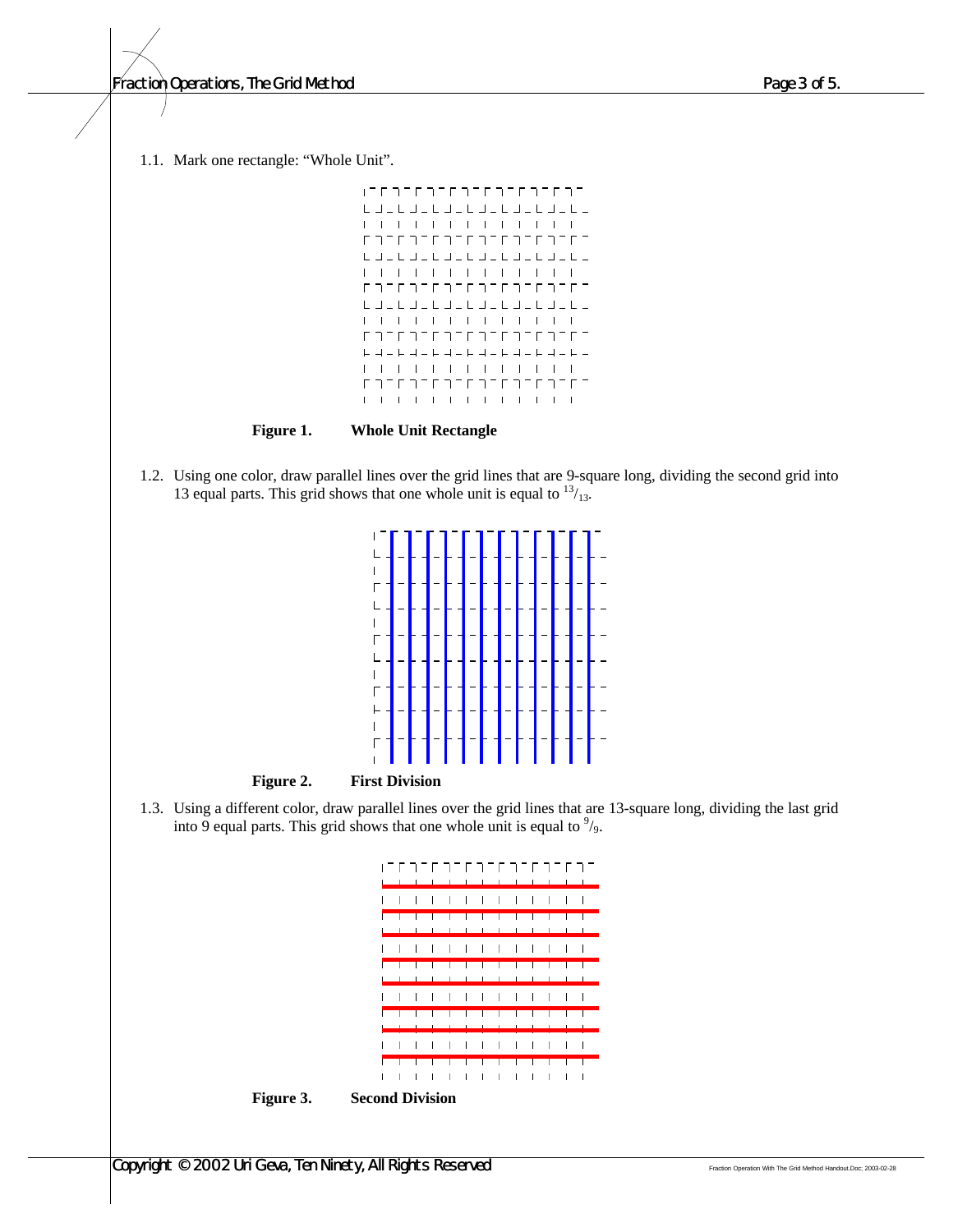**2. Cut 11 strips out of the**  $\frac{13}{13}$  **grid and discard the remainder of the grid. Explanation.** Now you have  $\frac{11}{13}$  of the whole.  $\overline{1}$  $\mathsf L$  $\mathbf{I}$  $\overline{1}$  $\overline{L}$  $\overline{\phantom{a}}$  $\Gamma$  $\overline{1}$ **Figure 4. First fraction**  $^{11}/_{13} = {^{99}}/_{117}$ **3. Cut 7 strips out of the <sup>9</sup> /9 grid** and discard the remainder of the grid. **Explanation.** Now you have  $\frac{7}{9}$  of the whole. דהר ההרה הרה הרה הרה ההו  $\mathbf{I}$ . . . . . . . . .  $1 - 1 - 1 - 1 - 1 - 1$  $\mathbf{I}$  $\mathbf{I}$ **Figure 5. Second fraction**  $\frac{7}{9} = \frac{91}{117}$ 4. Fit as many of the squares of both  $\frac{7}{9}$  and  $\frac{11}{13}$  as you can over the Whole-Unit grid. You may use the scissors to cut these fractions into *smaller* fractions so you can create the desired arrangement. Be careful to cut along the grid lines.

**Notice:** Each individual square is  $\frac{1}{117}$  ( $= \frac{1}{9813}$ ).

4.1. If your arrangement or part of it is equal to the Whole-Unit grid, replace it with the Whole-Unit grid and discard these pieces of the fractions.